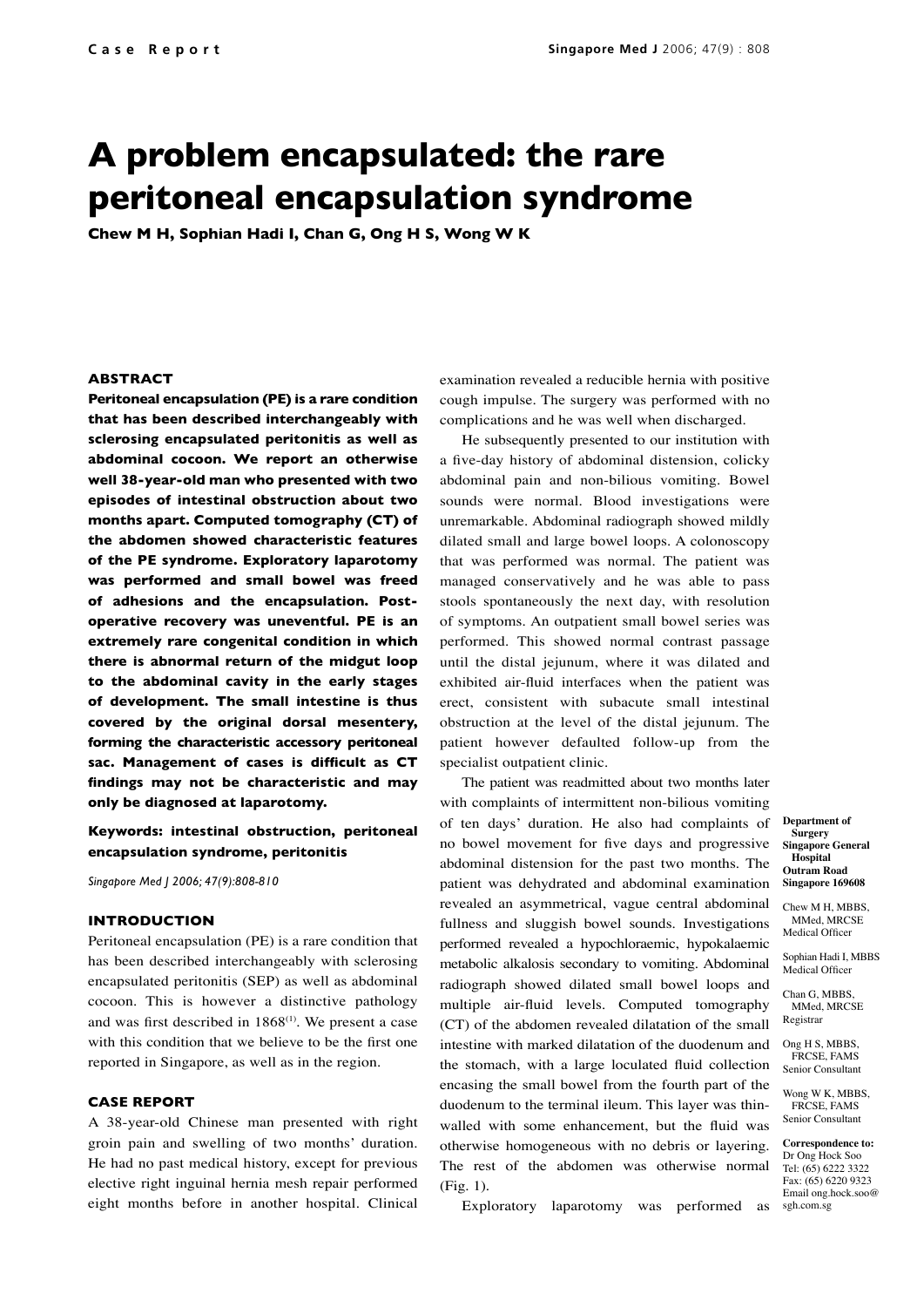

**Fig. 1** Axial CT images (a,b) show encapsulated small bowel loops within a large fluid loculation and the colon.

there was no resolution of symptoms on conservative treatment. Intraoperatively, PE from the duodenaljejunal flexure to the terminal ileum was noted, with distension of small bowel to the mid-jejunum. There was no gut malrotation. There were also 1.6 litres of haemoserous ascites within the PE. The stomach, duodenum and the large bowel were all extraperitoneal (Figs. 2-4). The abnormal peritoneum overlying the small bowel was split along the antimesenteric border through the entire length of small bowel that was encapsulated and this procedure allowed greater bowel mobility. Concurrently, intestine adhesions were released. Bowel resection was not required. A layer of Sepra-film® adhesion barrier (Genzyme Corporation, Cambridge, USA) was placed over the small bowel in an attempt to prevent future adhesions from occurring. The patient had transient ileus post surgery and nutrition was maintained with parenteral nutrition for five days, until the patient could eat orally. He was discharged well on the tenth postoperative day.

Peritoneal cytology was negative for malignancy. It was also negative for acid-fast bacilli smears and cultures. Biopsy of the peritoneal lining was performed intraoperatively and histology revealed strips of dense fibrous tissue with focal areas of myxoid degeneration, haemorrhage and necrosis. In



**Fig. 2** Operative photograph shows the peritoneal capsule at laparotomy.



Fig. 3 Operative photograph shows the encapsulated small bowel with a dense fibrous layer. The peritoneal layer is reflected upwards.

other areas, granulation tissue predominated. This was consistent with the PE syndrome.

#### **DISCUSSION**

PE is an extremely rare condition. This however is often used interchangeably with the entity of "abdominal cocoon" and "SEP". These are actually three different pathological entities and an understanding of the various aetiologies is necessary for this differentiation. SEP was first described by Owtschinnikow in 1907 under the name of "peritonitis chronic fibrosa incapsulata". This is characterised by a thick grayishwhite fibrous membrane that covered the small intestinal wall. This condition is a rare complication of chronic ambulatory peritoneal dialysis, and the presence of acetate in the dialysate, as well as antiseptics used during bag exchanges, have been postulated as the factors that predispose to SEP. Beta-blocker practolol and recurrent peritonitis are additional causative factors. Other rare causes include ventriculoperitoneal and peritoneovenous shunting,